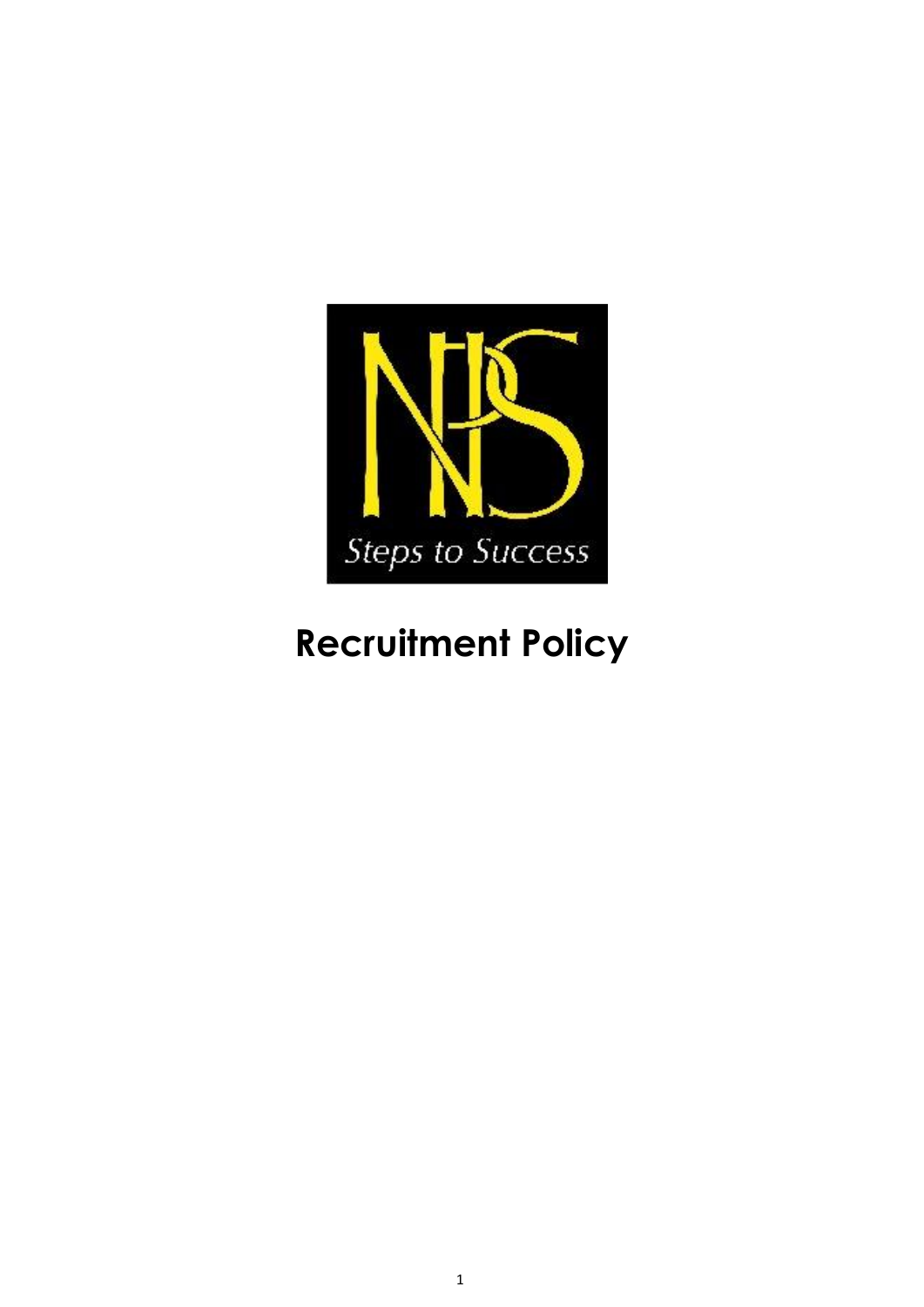# **COVID-19**

Specific guidance relating to the COVID-19 pandemic is dealt with in the Year Group Operational Plans and the COVID-19 Risk Assessment. Temporary changes to right to work checks were implemented during the height of the coronavirus pandemic to assist with safer recruitment where face to face contact was not possible in the usual way. Candidates should notify the School immediately if they are experiencing any issues with providing right to work information as a result of COVID-19. The School may be able to initiate right to work checks on the basis of scanned images and live video links. Further guidance is available at

[https://www.gov.uk/guidance/coronavirus-covid-19-right-to-work-checks.](https://www.gov.uk/guidance/coronavirus-covid-19-right-to-work-checks)

All other elements of this policy remain in force during the pandemic.

# **1. General**

Newcastle Preparatory School (NPS) is committed to ensuring the best possible environment for the children its care. Safeguarding and promoting the welfare of children is our highest priority.

The School aims to recruit staff that share and understand our commitment and to ensure that no job applicant is treated unfairly by reason of a protected characteristic as defined within the Equality Act 2010.

All queries on the School's Application Form and recruitment process must be directed to the Bursar.

An entry will be made on the Single Central Register for all current members of staff at the School, the governing body and all individuals who work in regular contact with children including volunteers, supply staff and those employed as third parties.

All checks will be made in advance of appointment or as soon as practicable after appointment.

# **2. Scope of this Policy**

The Recruitment Policy and procedure herewith refers and applies to staff directly recruited and employed by the School. In the Education (Independent Schools Standards) (England) Regulations 2014, staff are defined as:

*Any person working at the School whether under a contract of employment, under a contract for services or otherwise than under a contract, bur does not include supply staff or volunteers.*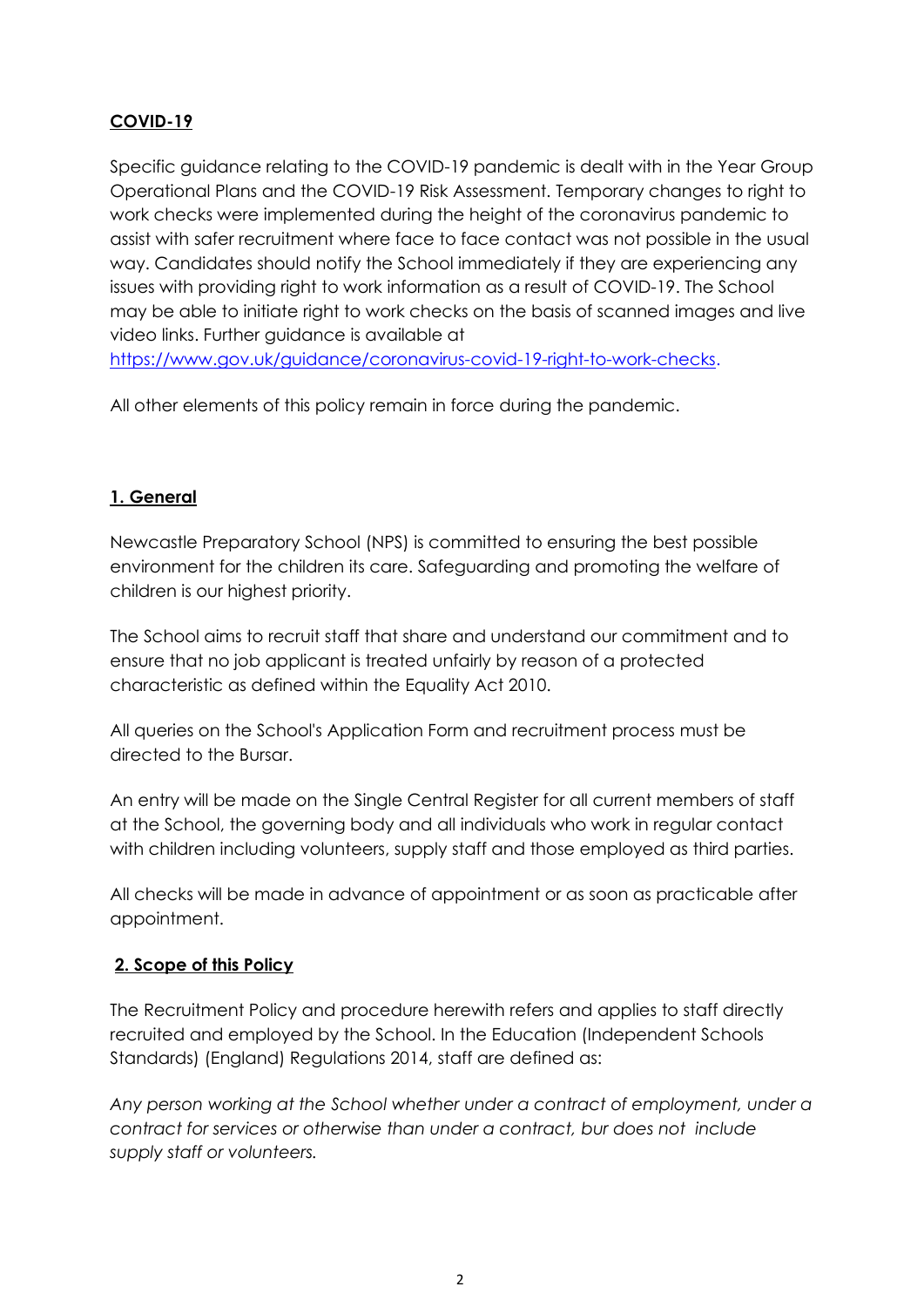In the case of agency or contract workers, the School shall obtain written confirmation from the agency or company that it has carried out the appropriate checks. The school conducts identity checks on agency and contract workers on arrival in school and, in the case of agency workers which includes supply staff, the school must be provided with confirmation of the successful DBS check for such staff.

The School will check with the relevant supply agency that the required checks have been carried out (identity, enhanced disclosure - renewed every 3 years, right to work in the UK, barred list, prohibition, qualifications, overseas checks plus in line with KCSIE two references, declaration of medical fitness, check of previous employment history.) The Single Central Register shows these checks have been made and that the school carries out its own identity check and has seen a copy of the disclosure (whether or not it discloses any information)

Certain individuals are automatically disqualified from acting in senior management positions within a charity. Whether an individual falls into the category of a senior management position is judged using the following criteria:

- A person who is accountable only to the governors and who carries overall responsibility for the day-to-day management and control of the charity. At NPS this would be the Head Teacher].
- A person who is accountable only to the Head Teacher or the governors and who is responsible for the overall management and control of the charity's finances. At NPS this would be the Bursar.

Being disqualified means that a person can't take on, or stay in, a senior manager position – even on an interim basis, unless the Charity Commission has removed (or 'waived') the disqualification.

In respect of contractors and visiting speakers, unchecked contractors and visiting speakers will under no circumstances be allowed to work unsupervised in School. The School will determine the appropriate level of supervision depending on the circumstances.

Any staff who TUPE transfer into the School's staff will be required to undertake the statutory requirements with regard to safer recruitment checks.

If staff are transferred under TUPE (gap of three months or less and information complete) information will be passed to the new employer and a note made on the Single Central Register that details have been accepted under TUPE.

#### **3. Application Form**

The School will only accept applications from candidates completing the relevant Application Form in full. CVs will not be accepted in substitution for completed Application Forms.

The School will make candidates aware that all posts in the School involve some degree of responsibility for safeguarding children, although the extent of that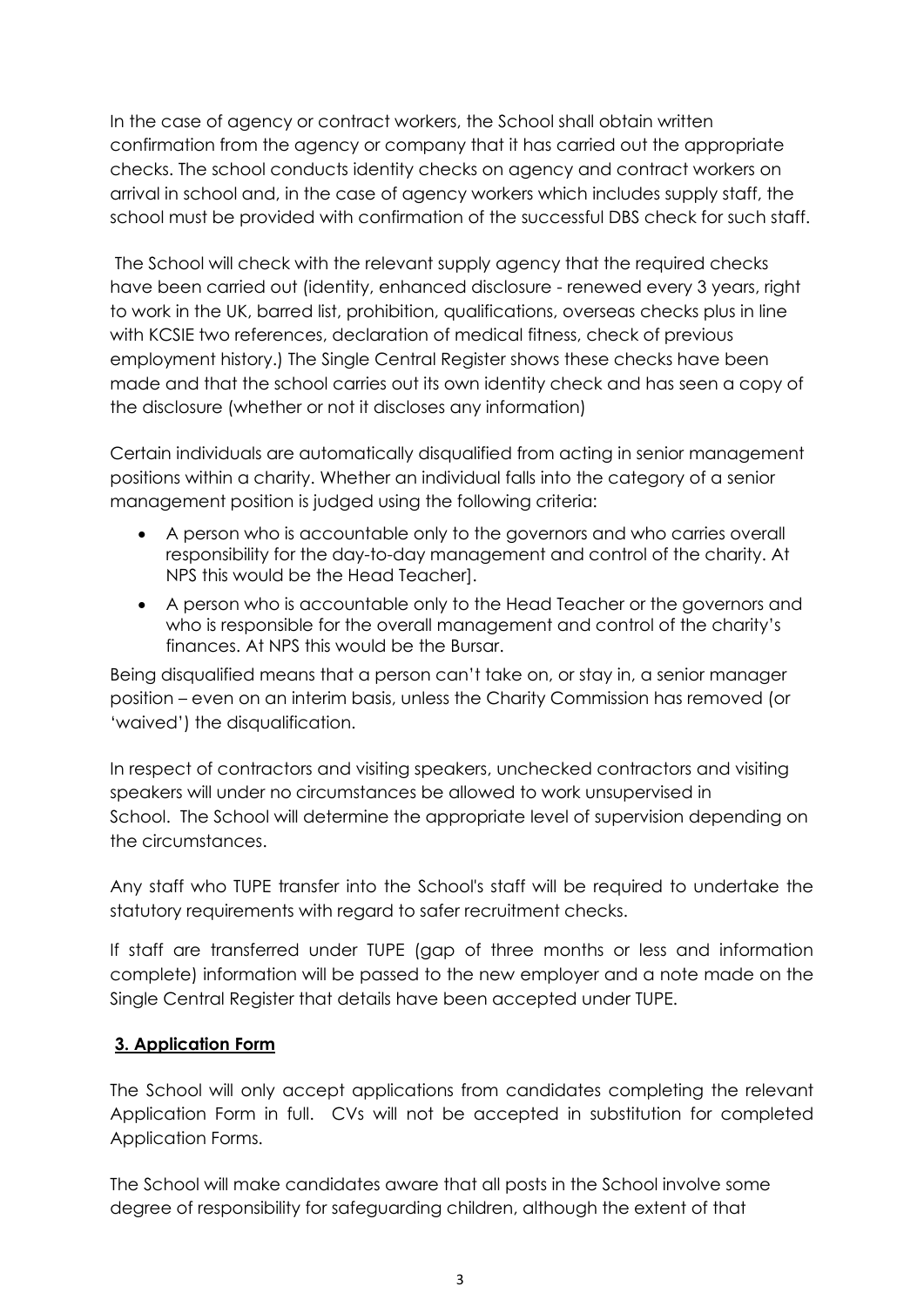responsibility will vary according to the nature of the post. Candidates for employed posts will receive a Job Description and Person Specification for the role applied for.

Checks will be made of previous employment history to ascertain satisfactory reasons for any gaps in employment. These checks will then be checked against references and any discrepancies discussed with the candidate.

As the position for which candidates are applying involves substantial opportunity for access to children, it is important that applicants provide the School with legally accurate answers. Upfront disclosure of a criminal record may not debar a candidate from appointment as the School shall consider the nature of the offence, how long ago and at what age it was committed and any other relevant factors. Information should be submitted in confidence enclosing details in a separate sealed envelope which will be seen and then destroyed by the Head Teacher. If candidates would like to discuss this beforehand, they are asked to please telephone in confidence to the Head Teacher for advice. Further information is given in Appendix A.

Any unspent convictions, cautions, reprimands or warnings must be disclosed to the School. However, amendments to the Exceptions Order 1975 (2013) provide that certain spent convictions and cautions are 'protected' and are not subject to disclosure to employers, and cannot be taken into account. Guidance and criteria on the filtering of these cautions and convictions can be found at the Disclosure and Barring Service website.

The successful applicant will be required to complete a Disclosure Form from the Disclosure and Barring Service ("DBS") for the position. Additionally, successful applicants should be aware that they are required to notify the school immediately if they are any reasons why they should not be working with children. This includes any staff who are disqualified from childcare or reaistration.

The statutory guidance "Disqualification under the Childcare Act 2006 (July 2018)" applies to those providing early years childcare or later years childcare, including before school and after school clubs, to children who have not attained the age of 8 AND to those who are directly concerned in the management of that childcare.

The school takes its responsibility to safeguard children very seriously and any staff member and/or successful candidate who is aware of anything that may affect his/her suitability to work with children must notify the Head Teacher immediately. This will include notification of any convictions, cautions, court orders, reprimands or warnings he/she may receive.

Staff and/or successful candidates who are disqualified from childcare or registration may apply to Ofsted for a waiver of disqualification. Such individuals may not be employed in the areas from which they are disqualified, or involved in the management of those settings, unless and until such waiver is confirmed. Please speak to the Head Teacher for more details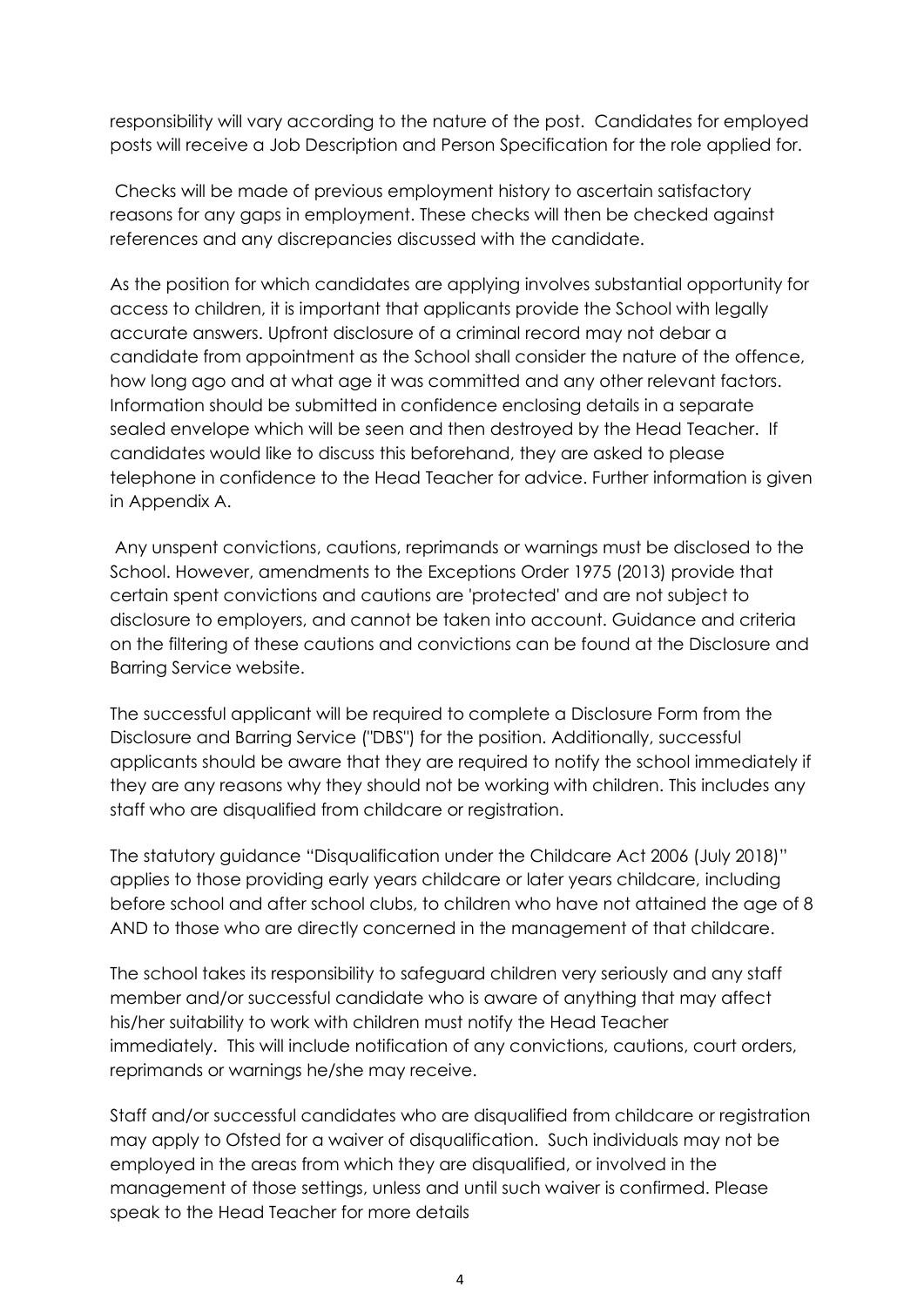Failure to declare any convictions (that are not subject to DBS filtering) may disqualify a candidate for appointment or result in summary dismissal if the discrepancy comes to light subsequently.

The School has a legal duty under section 26 of the Counter-Terrorism and Security Act 2015 to have 'due regard to the need to prevent people from being drawn into terrorism'. This is known as the Prevent duty. Schools are required to assess the risk of children being drawn into terrorism, including support for extremist ideas that are part of terrorist ideology. Accordingly, as part of the recruitment process, when an offer is made the offer will be subject to a Prevent duty risk assessment (more guidance for schools from the DfE on this can be found at:

[https://www.gov.uk/government/uploads/system/uploads/attachment\\_data/file/43](https://www.gov.uk/government/uploads/system/uploads/attachment_data/file/439598/prevent-duty-departmental-advice-v6.pdf) [9598/prevent-duty-departmental-advice-v6.pdf\]](https://www.gov.uk/government/uploads/system/uploads/attachment_data/file/439598/prevent-duty-departmental-advice-v6.pdf).

If the candidate is currently working with children, on either a paid or voluntary basis, the School will ask their current employer about disciplinary offences, including disciplinary offences relating to children or young persons (whether the disciplinary sanction is current or time expired), and whether the candidate has been the subject of any child protection allegations or concerns and if so the outcome of any enquiry or disciplinary procedure.

If the candidate is not currently working with children but has done so in the past, the School will ask the previous employer about those issues. Where neither the current nor previous employment has involved working with children, the School will still ask the current employer about the candidate's suitability to work with children. Where the candidate has no previous employment history, the School may request character references which may include references from the candidate's school or university.

All candidates should be aware that provision of false information is an offence and could result in the application being rejected or summary dismissal by the School if they have been appointed, and a possible referral to the police and/or DBS.

# **4. Invitation to Interview**

The School will short list applicants according to the relevance and applicability of their professional attributes and personal qualities to the role. Short-listed applicants will then be invited to attend a formal interview at which his/her relevant skills and experience will be discussed in more detail.

All formal interviews will have a panel of at least two people chaired by the Head Teacher or another designated senior member of staff. At least one person on the appointment panel will have undertaken safer recruitment training. The Chair of Governors should chair the panel for the Bursar's/Head Teacher's appointment. The interviewers involved will be required to state any prior personal relationship or knowledge of any of the candidates and a judgement will be made by the Chair as to whether or not an interviewer should withdraw from the panel. Should the Chair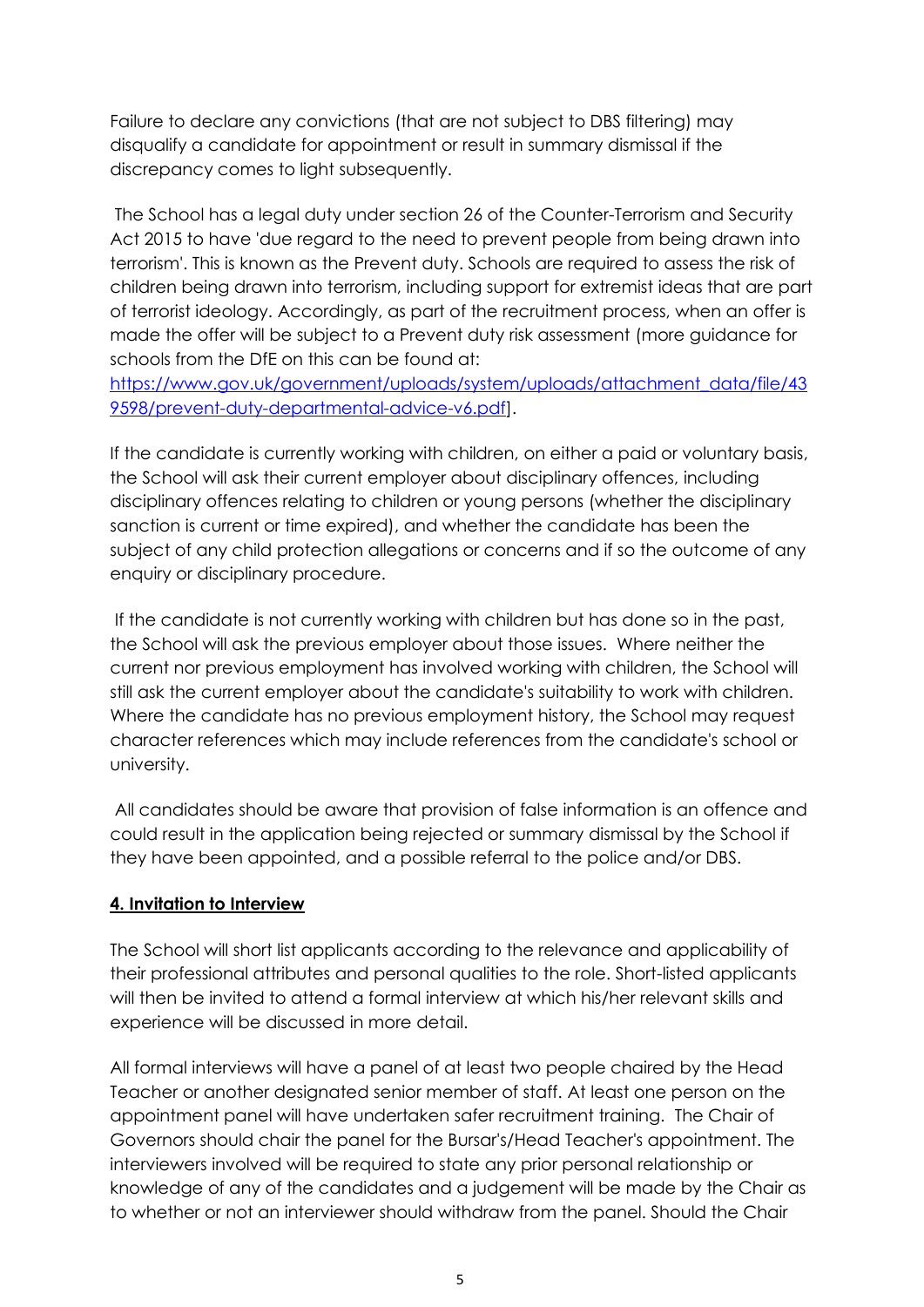have a conflict of interest, the Vice Chair shall decide whether the Chair should withdraw from the panel.

The interview will be conducted in person and the areas which it will explore will include suitability to work with children.

All candidates invited to interview must bring documents confirming any educational and professional qualifications that are necessary or relevant for the post (e.g. the original or certified copy of certificates, diplomas etc). Where originals or certified copies are not available for the successful candidate, written confirmation of the relevant qualifications must be obtained by the candidate from the awarding body.

The School requests that all candidates invited to interview also bring with them:

- 1. A current driving licence including a photograph or a passport or a full birth certificate;
- 2. A utility bill or financial statement issued within the last three months showing the candidate's current name and address;
- 3. Where appropriate any documentation evidencing a change of name;
- 4. Where the candidate is not a citizen of a country within the European Economic Area or Switzerland, proof of entitlement to work and reside in the UK.

# **Please note that originals of the above are necessary. Photocopies or certified copies are not sufficient.**

Temporary changes to right to work checks were implemented during the height of the coronavirus pandemic to assist with safer recruitment where face to face contact was not possible in the usual way. Candidates should notify the School immediately if they are experiencing any issues with providing right to work information as a result of Covid-19. The School may be able to initiate right to work checks on the basis of scanned images and live video links. Further guidance is available at [https://www.gov.uk/guidance/coronavirus-covid-19-right-to-work](https://www.gov.uk/guidance/coronavirus-covid-19-right-to-work-checks)[checks](https://www.gov.uk/guidance/coronavirus-covid-19-right-to-work-checks) and restrictions in place at the time of recruitment will determine procedures to be followed.

Candidates with a disability who are invited to interview should inform the School of any necessary reasonable adjustments or arrangements to assist them in attending the interview.

# **5. Conditional Offer of Appointment: Pre-Appointment Checks**

Any offer to a successful candidate will be conditional upon: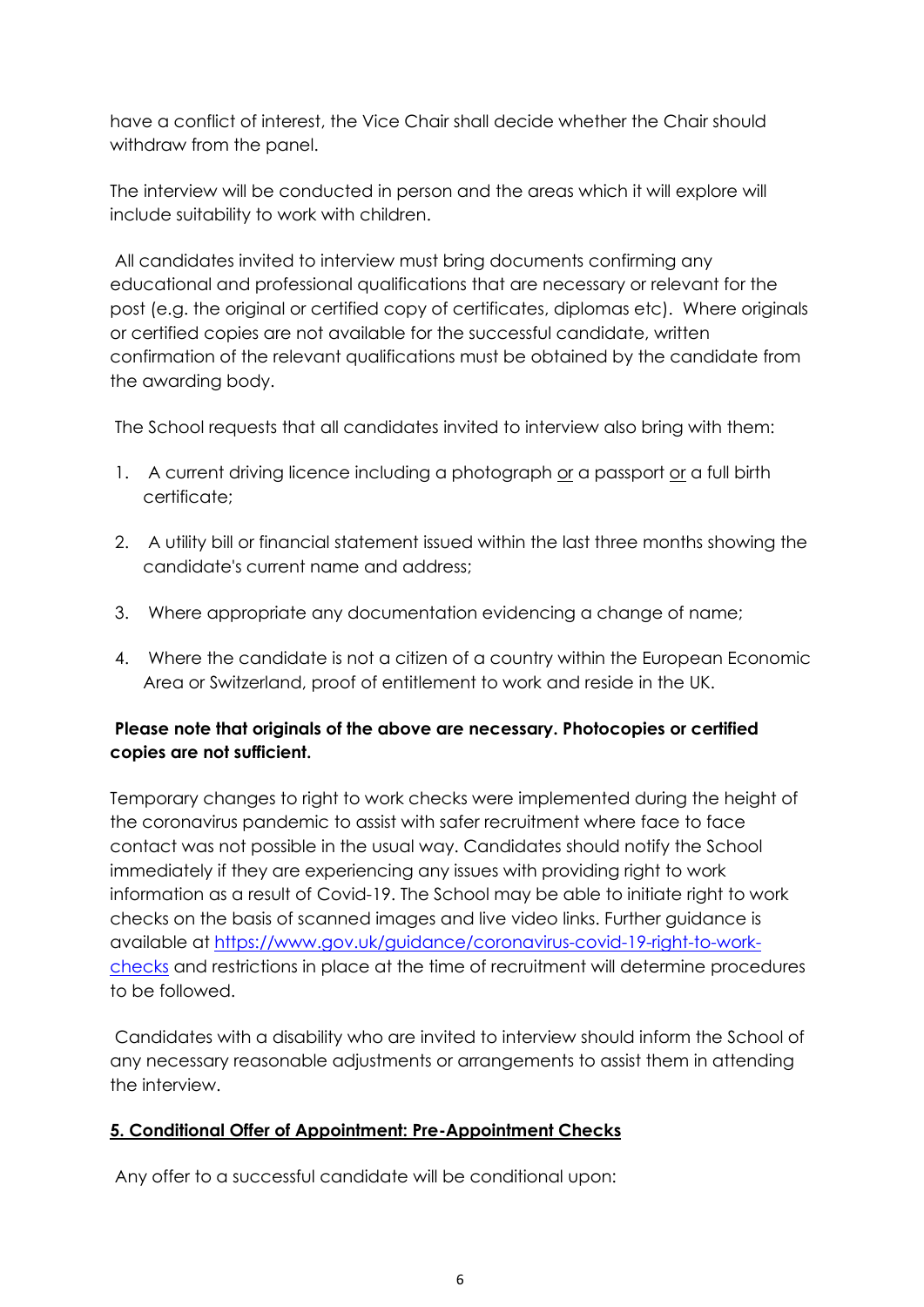- 1. Receipt of at least two satisfactory references (if these have not already been received);
- 2. Verification of identity and qualifications including, where appropriate, evidence of the right to work in the UK;
- 3. A satisfactory enhanced DBS check and if appropriate, a check of the Barred List maintained by the DBS;
- 4. For a candidate to be employed as a teacher, a check via the Teaching Regulation Agency (TRA) that that the candidate is not subject to a prohibition order issued by the Secretary of State. Teaching work is defined in The Teachers' Disciplinary (England) Regulations 2012 to encompass:
	- Planning and preparing lessons and courses for pupils
	- Delivering and preparing lessons to pupils
	- Assessing the development, progress and attainment of pupils
	- Reporting on the development, progress and attainment of pupils;
- 5. Verification of professional qualifications, where appropriate;
- 6. Verification of successful completion of statutory induction period (for teaching posts - applies to those who obtained QTS after 7 May 1999);
- 7. Where the successful candidate has worked or been resident overseas such checks and confirmations as the School may consider appropriate so that any relevant events that occurred outside the UK can be considered;
- 8. Satisfactory medical fitness via the medical questionnaire;
- 9. Receipt of a signed Staff Suitability Declaration form showing that the candidate is not disqualified from providing childcare as set out in the statutory guidance "Disqualification under the Childcare Act 2006 (July 2018)"
- 10. For a candidate to be employed into a senior management position as set out above under "Scope of this Policy", receipt of a signed "senior charity manager positions: automatic disqualification declaration" confirming that the candidate is not disqualified from acting in a senior management position for a charity in accordance with the automatic disqualification rules for charities.
- 11. Where the successful candidate will be taking part in the management of the school, a check will be carried out under section 128 of the Independent Educational Provision in England (Prohibition on Participation in Management) Regulations 2014. This applies to all Governors, Senior Management Team and teaching heads of department; and
- 12. For a candidate that has lived or worked outside the UK, an EEA check using the TRA system for information about any teacher sanction or restriction.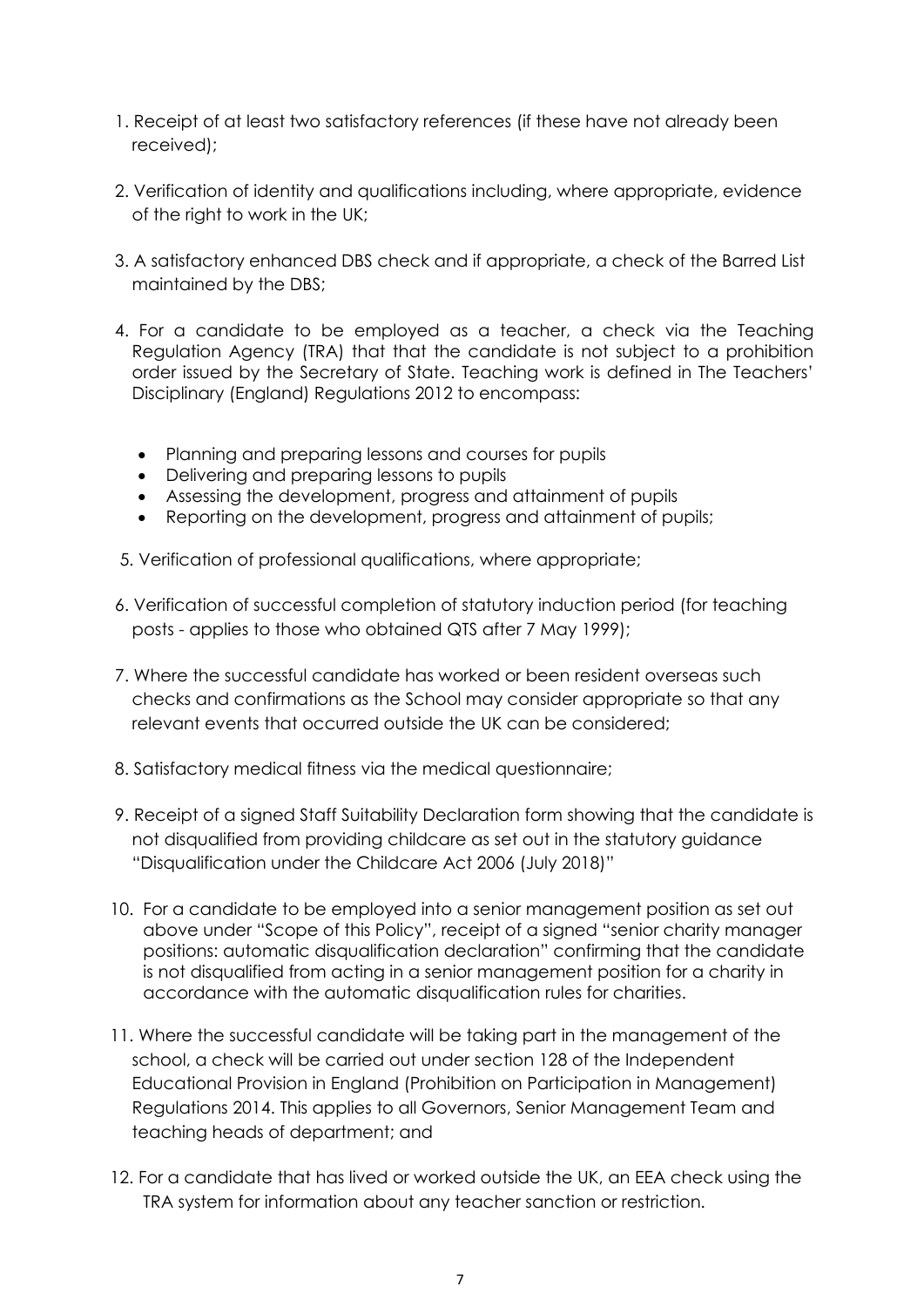It is the School's practice that a successful candidate must complete a preemployment health questionnaire. The information contained in the questionnaire will then be held by the School in strictest confidence. This information will be reviewed against the Job Description and the Person Specification for the particular role, together with details of any other physical or mental requirements of the role i.e. proposed workload, extra-curricular activities, layout of the School.

The School is aware of its duties under the Equality Act 2010. No job offer will be withdrawn without first consulting with the applicant, considering medical evidence and considering reasonable adjustments.

# **6. References**

The School will seek the references referred to in section 5 above for shortlisted candidates and may approach previous employers for information to verify particular experience or qualifications, before interview. One of the references must be from the applicant's current or most recent employer. References must be received by a senior person with appropriate authority. If the candidate does not wish the School to take up references in advance of the interview, they should notify the School at the time of applying.

The School will ask all referees if the candidate is suitable to work with children.

The School will only accept references obtained directly from the referee and it will not rely on references or testimonials provided by the applicant or on open references or testimonials. The School will verify all references. Where references are received electronically, the School will ensure they originate from a legitimate source.

The School will compare any information provided by the referee with that provided by the candidate on the Application Form. Any inconsistencies will be discussed with the candidate.

# **7. Criminal Records Policy**

The School will refer to the Department for Education ("DfE") document, 'Keeping Children Safe in Education' and any amended version in carrying out the necessary required DBS checks.

The School complies with the provisions of the DBS Code of Practice, a copy of which may be obtained on request, or accessed here:

[https://www.gov.uk/government/publications/dbs-code-of-practice.](https://www.gov.uk/government/publications/dbs-code-of-practice)

There are limited circumstances where the school will accept a check from another educational institution which are as follows:

This is where the new member of staff ("M") has worked in: –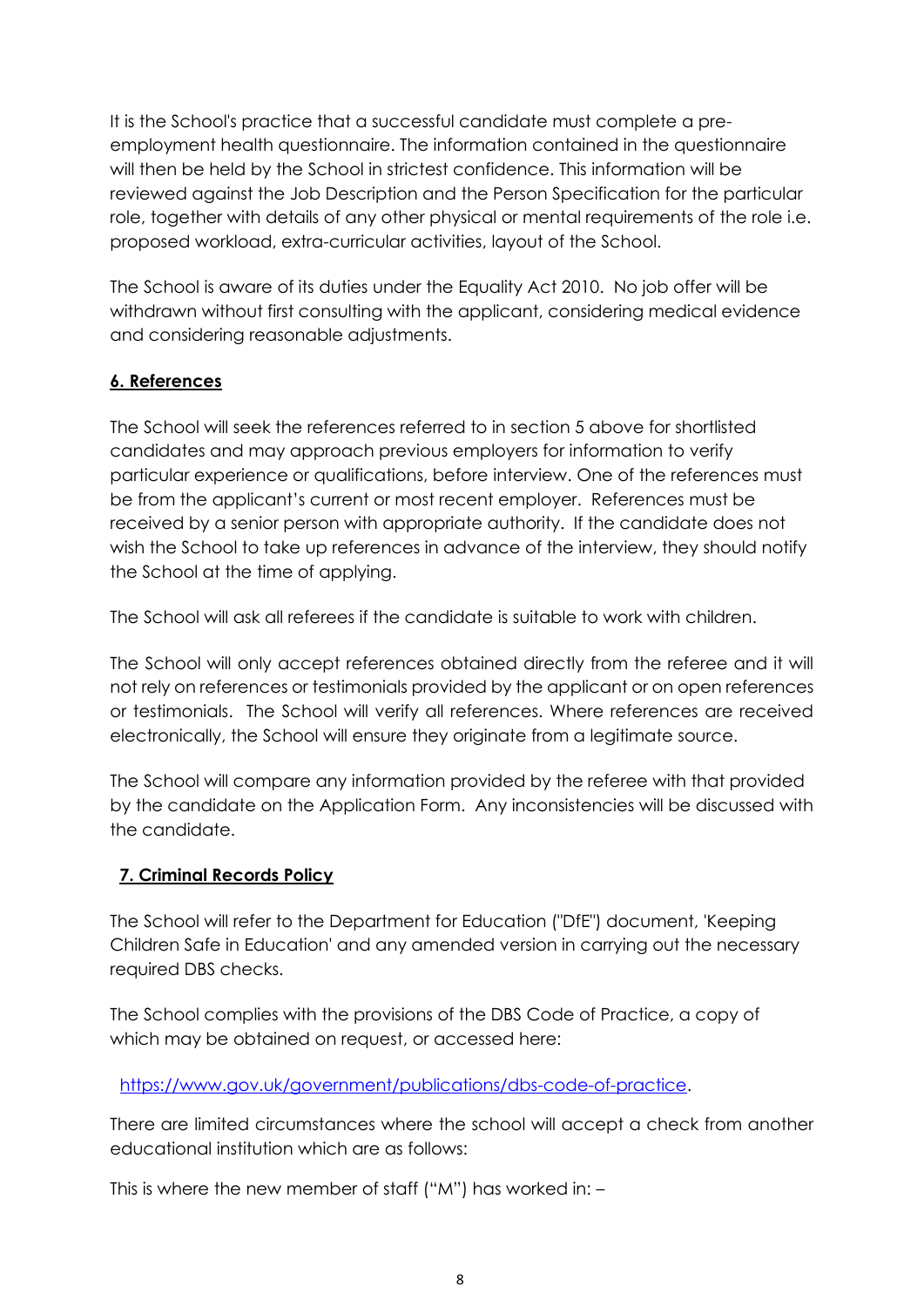- (a) A school or a maintained school in England in a position which brought M regularly into contact with children or young persons;
- (b) A maintained school in England in a position to which M was appointed on or after May 2006 and which did not bring M regularly into contact with children or young persons; or
- (c) An institution within the further education sector in England or in a 16 to 19 Academy in a position which involved the provision of education or which brought M regularly into contact with children or young persons,

during a period which ended not more than three months before M's appointment.

In these circumstances the school may apply for a disclosure but is not required to do so. A new, separate barred list check will be obtained.

#### **DBS Update Service**

Where an applicant subscribes to the DBS Update Service the applicant must give consent to the school to check there have not been changes since the issue of a disclosure certificate. A barred list check will still be required.

#### **If disclosure is delayed**

A short period of work is allowed under controlled conditions, at the Head's discretion. However, if an 'enhanced disclosure' is delayed, a Head may allow the member of staff to commence work:

- Without confirming the appointment
- After a satisfactory check of the barred list if the person will be working in a regulated activity and all other relevant checks,(including any prohibition checks) having been completed satisfactorily;
- · Provided that the DBS application has been made in advance;
- · After a risk assessment with appropriate safeguards taken (for example, supervision);
- · With safeguards reviewed at least every two weeks by the Head Teacher/Bursar and member of staff;
- With the person in question informed what these safeguards are
- · A note will be added to the single central register and evidence kept of the measures put in place.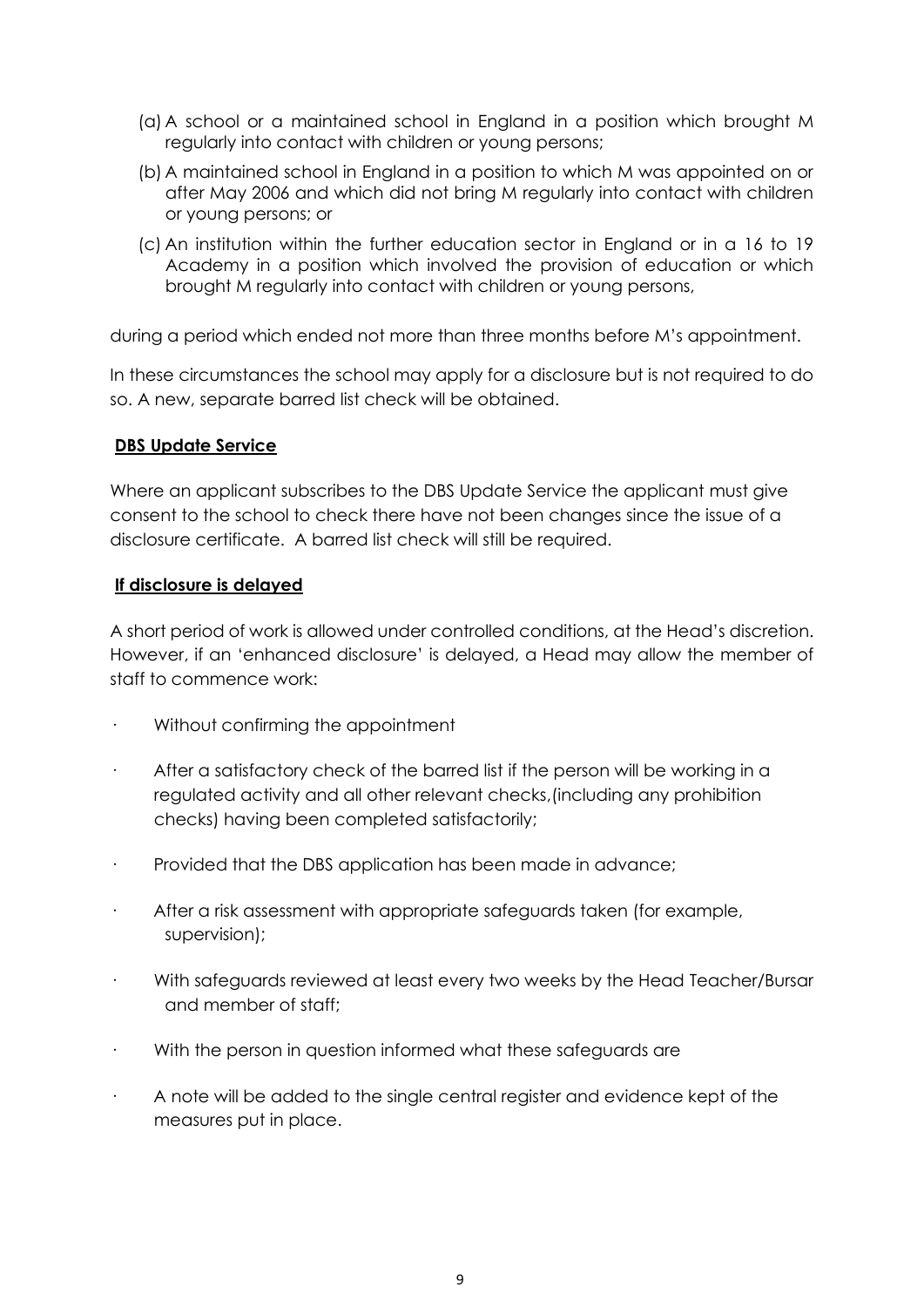# **8. Retention and Security of Records**

The School will comply with its obligations regarding the retention and security of records in accordance with the DBS Code of Practice and its obligations under its Data Protection Policy. Copies of DBS certificates will not be retained for longer than 6 months.

The school will comply with its data protection obligations in respect of processing of criminal records information.

Reviewed September 2021

#### **Current changes to this policy due to Covid-19 restrictions within school**

Outlined below are the current changes to this policy as a result of the Covid-19 pandemic. These changes will be ongoing and updated according to DfE guidance throughout the academic year 2021-22. Please see the NPS operational plans and Covid-19 risk assessment for further information on changes to the day to day running of school.

- The policy refers to cross referencing with the Year Group Operational Plans and the COVID-19 Risk Assessment.
- The latest rules re right to work checks using scanned and emailed images of documents and video conferencing calls, where possible.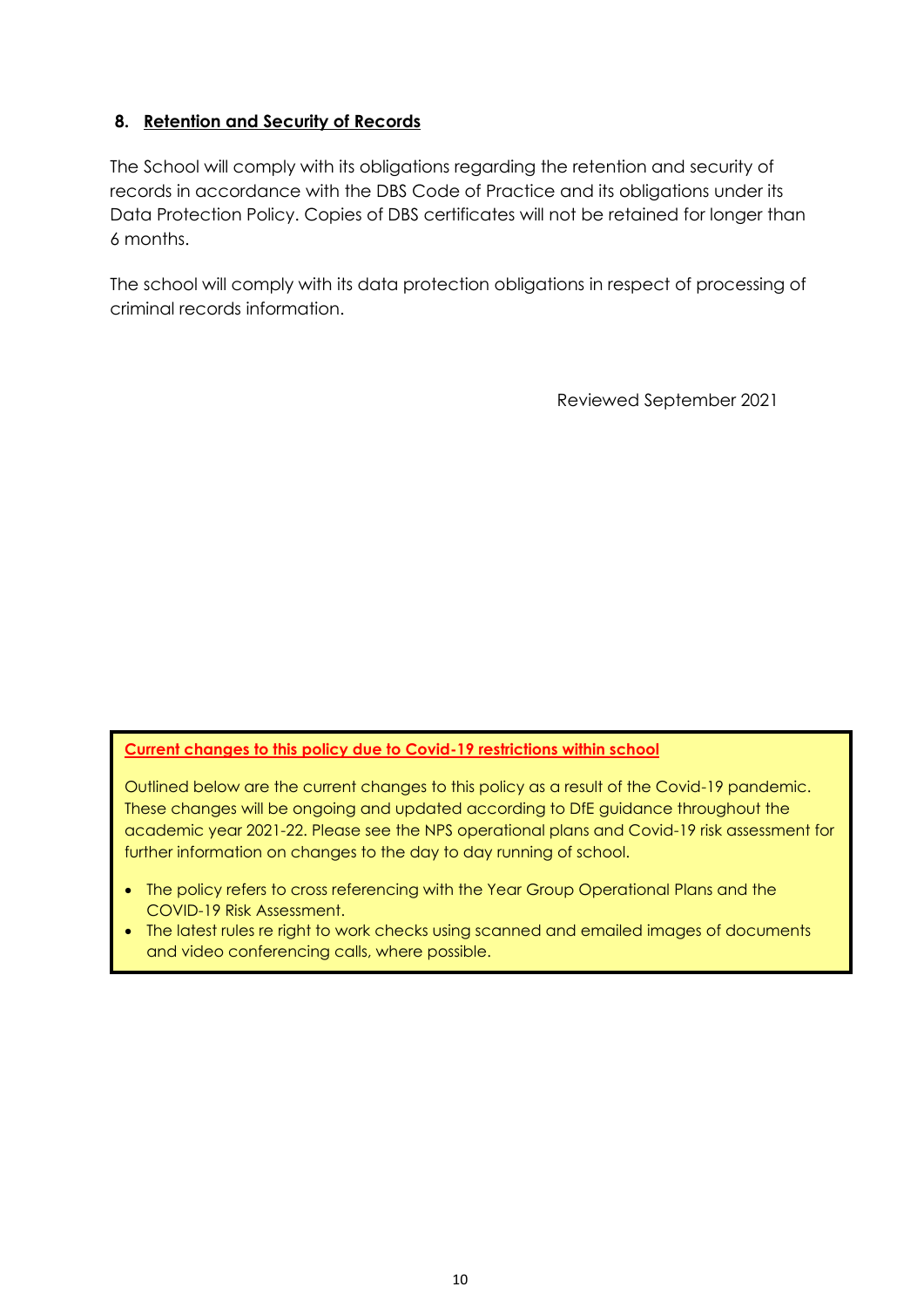# **Appendix A**

### **Policy on the Recruitment of Ex-Offenders**

The School will not unfairly discriminate against any candidate for employment on the basis of conviction or other details revealed. The School makes appointment decisions on the basis of merit and ability. If an individual has a criminal record this will not automatically bar him/her from employment within the School. Instead, each case will be decided on its merits in accordance with the objective assessment criteria set out below.

All candidates should be aware that provision of false information is an offence and could result in the application being rejected or summary dismissal if they have been appointed, and a possible referral to the police and/or DBS.

Under the relevant legislation, it is unlawful for the School to employ anyone who is included on the lists maintained by the DBS of individuals who are considered unsuitable to work with children. In addition, it will also be unlawful for the School to employ anyone who is the subject of a disqualifying order made on being convicted or charged with the following offences against children: murder, manslaughter, rape, other serious sexual offences, grievous bodily harm or other serious acts of violence. It is also unlawful for the School to knowingly employ someone who works in the relevant settings and is disqualified from providing childcare under the Disqualification under the Childcare Act 2006 (July 2018).

It is a criminal offence for any person who is disqualified from working with children to attempt to apply for a position within the School. The School will report the matter to the Police and/or the DBS if:

- the School receives an application from a disqualified person
- is provided with false information in, or in support of an applicant's application; or
- the School has serious concerns about an applicant's suitability to work with children.

In the event that relevant information (whether in relation to previous convictions or otherwise) is volunteered by an applicant during the recruitment process or obtained through a disclosure check, the School will consider the following factors before reaching a recruitment decision:

- whether the conviction or other matter revealed is relevant to the position in question;
- the seriousness of any offence or other matter revealed:
- the length of time since the offence or other matter occurred:
- whether the applicant has a pattern of offending behaviour or other relevant matters;